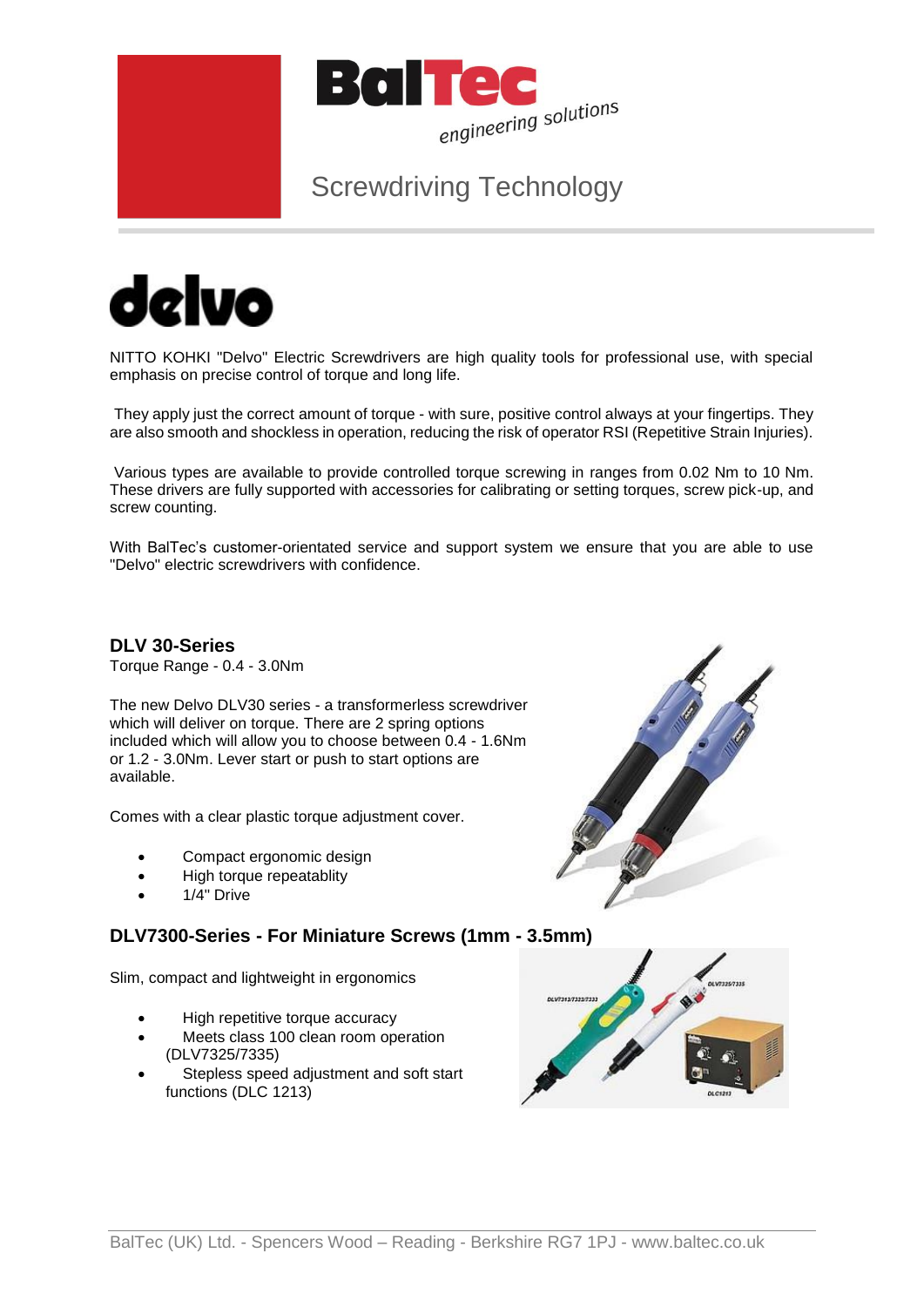

# **DLV7500/8500-Series - For Machine Screws (2.6mm - 6mm)**

The 7500/8500 series Delvo screwdrivers are compact and ergonomic. Used for screw tightening in the range from 2.6 to 6 mm they offer high repetitive torque accuracy and, some models come with antistatic ESD protection.



## **Ergonomic and Compact**

The new "delvo" fulfills the workers needs for low vibration, low noise, and easy gripping in a compact design.

#### **High Torque Accuracy**

The new "delvo" achieves an accurate and consistent torque with an easily visible torque reach light. The combination of an advanced clutch design and the auto-stop circuitry assures torque accuracy.

#### **High Durability**

More than a million screws can be tightened with the durable gear/clutch mechanism. The long life motor with a yoke made of advanced materials further assures a long service life.

#### **Product Safety**

The new "delvo" fully complies with European CE safety standards (89/336/EEC, 92/31/EEC, 73,23/EEC). An antistatic option is also available.